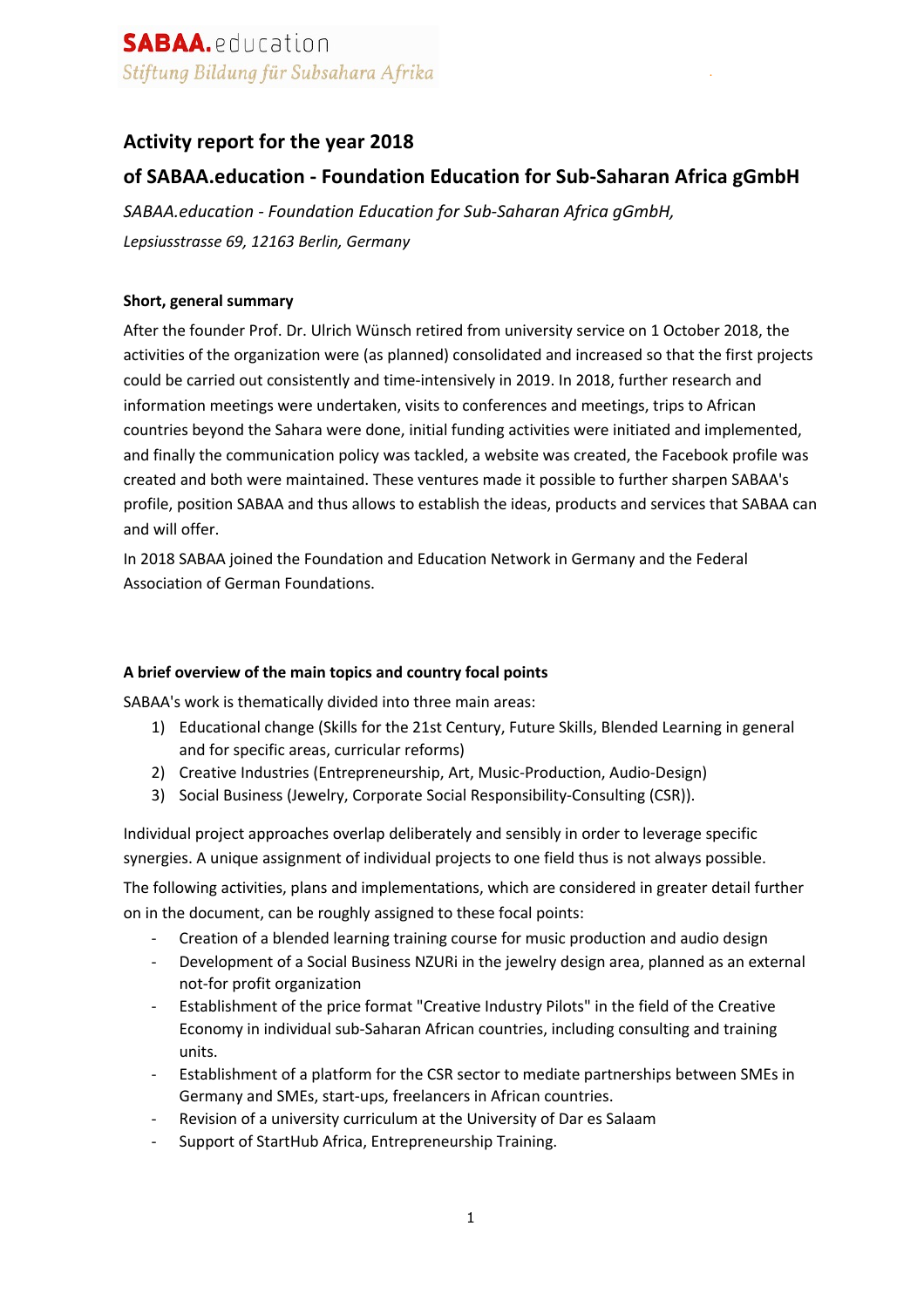# **SABAA.** education Stiftung Bildung für Subsahara Afrika

In 2018, SABAA was active in the following sub-Saharan African countries as a sponsor or project participant:

- Uganda
- Tanzania
- Burkina Faso.

In addition, there were fact-finding and information trips:

- Ghana
- Ethiopia
- Rwanda.

### **The following individual activities and grants as well as applications were undertaken and implemented:**

- 1. Grants, subsidies
	- StartHub Africa: financial support, consulting curriculum. Networking with sponsors, cooperation application GIZ, provision of online app programming and design by equeo, provision of social media training with Life all Stars.
	- WOMEX (World Music Expo), Piranha: Development of a questionnaire on training needs in the field of festivals in Africa, online hosting of the same.
	- Manager ohne Grenzen e.V.: Development of a questionnaire on training needs in the field of festivals in Africa, online hosting of the same.
	- Misita Ravolson, Change2R, Madagascar: financial support for a young entrepreneur who is building a social entrepreneurship hub in Madagascar.
	- § Mustafa Ismail: Partial support of a networking and exploratory trip to Somaliland and Ethiopia; result: not relevant – the cooperation ended.
- 2. Applications
	- **■** Music production training for Burkina Faso. Applicants to Goethe-Institut Germany: Goethe-Institut Burkina Faso, Carolin Christgau; Partners: SABAA, Native Instruments, Max Dahlhaus, Steffen Günter. Motion rejected without justification; interest still present.
	- Make IT MOOCs for Entrepreneurship-Training Africa: Application to the GIZ (Gesellschaft für Internationale Zusammenarbeit on behalf of the German Federal Ministry for Economic Cooperation and Development BMZ) after an invitation to tender and request by the GIZ to StartHub Africa; SABAA (Lead), StartHub Africa, Sigrid Peuker, Bockarie Sama Banya, Anja Wipper - Application was welcomed and approved, the contract was awarded to an Indian company based in Nigeria.
	- EMPTA (Electronic Music-Production Training for Africa): Application at Culture at Work, European Union; SABAA (Lead), University of Dar es Salaam (Rose Upor, Lead), Goethe-Institut Ouagadougou, Cooperation: Max Dahlhaus, Steffen Günther, Native Instruments - Application in the last round of 280 applications (111 applications), then rejected: 15 were selected - Application postponed to the second round of the call.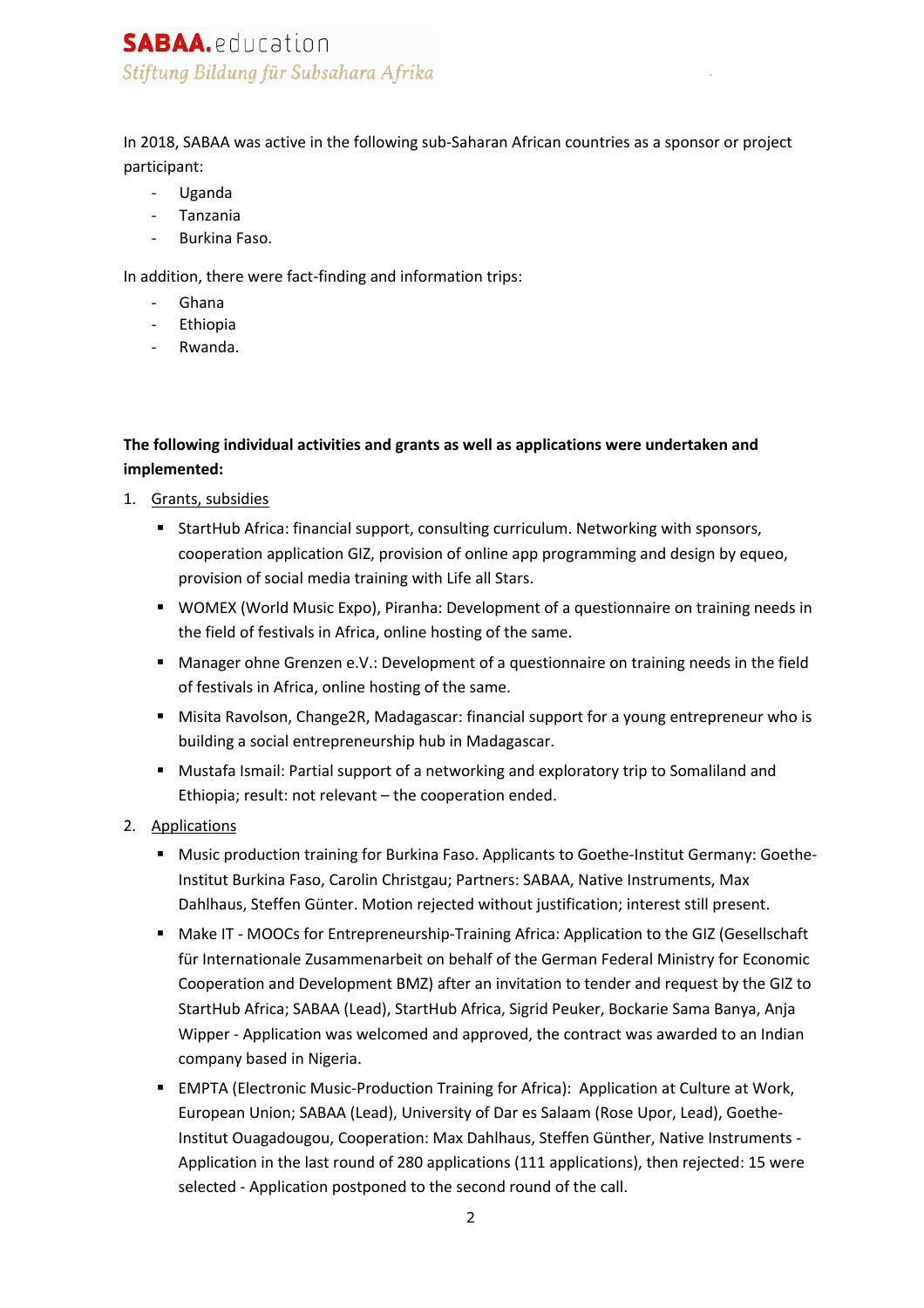- Curriculum Redesign for the Humanities, University of Dar es Salaam, Tanzania: Application to DAAD (Deutscher Akademischer Austauschdienst); Applicant SABAA / SRH Hochschule der populären Künste, hdpk (Robert Lingnau), University of Dar es Salaam (Rose Upor) on23.12.2018 the application was approved.
- 3. Cooperation with individual institutions, companies, persons for the purpose of current or future joint projects
	- Life all Stars, Germany: Networking and support in social media, Tanzania projects.
	- Manager ohne Grenzen e.V., Germany: Development and use of micro-skills in management training in Africa, CSR platform.
	- § StartHub Africa, Uganda: Enterprise to strengthen start-up promotion and consultancy in Kampala in cooperation with local universities; extension of the program to other countries, curriculum design, online training courses entrepreneurship - joint application.
	- Goethe-Institut Ouagadougou, Burkina Faso: Establishment of a music production training course online and on site - joint application.
	- **AfroLynk, Germany: Association of young African students in Germany with focus on spin**offs in Africa - local support in Africa.
	- equeo, Germany: joint applications and design of online training units, networking on development in the field of didactics and programs for sub-Saharan Africa; CSR platform.
	- § WOMEX: Development of training units in the field of festival implementation, especially in the field of music, in sub-Saharan Africa, networking creative industry.
	- Music in Africa (Siemens, Goethe) and Henning Rümenapp (German Music Council): Support for the music production and festival projects of SABAA.
	- Dr. Susann Dattenberg-Doyle, founder NGO R:Ed (Ghana) and photography platform African Gallery, Ghana and Germany: Planning of joint projects in the field of art, but also education
	- University of Dar es Salaam, Tanzania: joint implementation project curriculum reform in the field of Humanities, Study program: Music.
	- § SRH Hochschule der populären Künste (hdpk): joint implementation of project Curriculum-Reform in the field of Humanities as well as support in the field of music production and audio design.
	- Goethe-Institut, Burkina Faso: joint applications for music production.
	- GetYourWings e.V., Anabel Ternés, Germany: joint applicants and support, planning of a joint social business in the field of jewelry, fashion.
- 4. Social Business (design of profitable social enterprises)
	- Global Social Business Summit, Mohammad Yunus (Support Social Entrepreneurship).
	- NZURi, Bringing the Beads back to Europe Glass bead jewelry and applications of an artistic-original-own kind from historical commercial glass beads: cooperation with young female designers from Africa, production of women in various villages, cooperation with a German fashion designer with his own line and shops - cooperation with other entrepreneurs in the field of social business.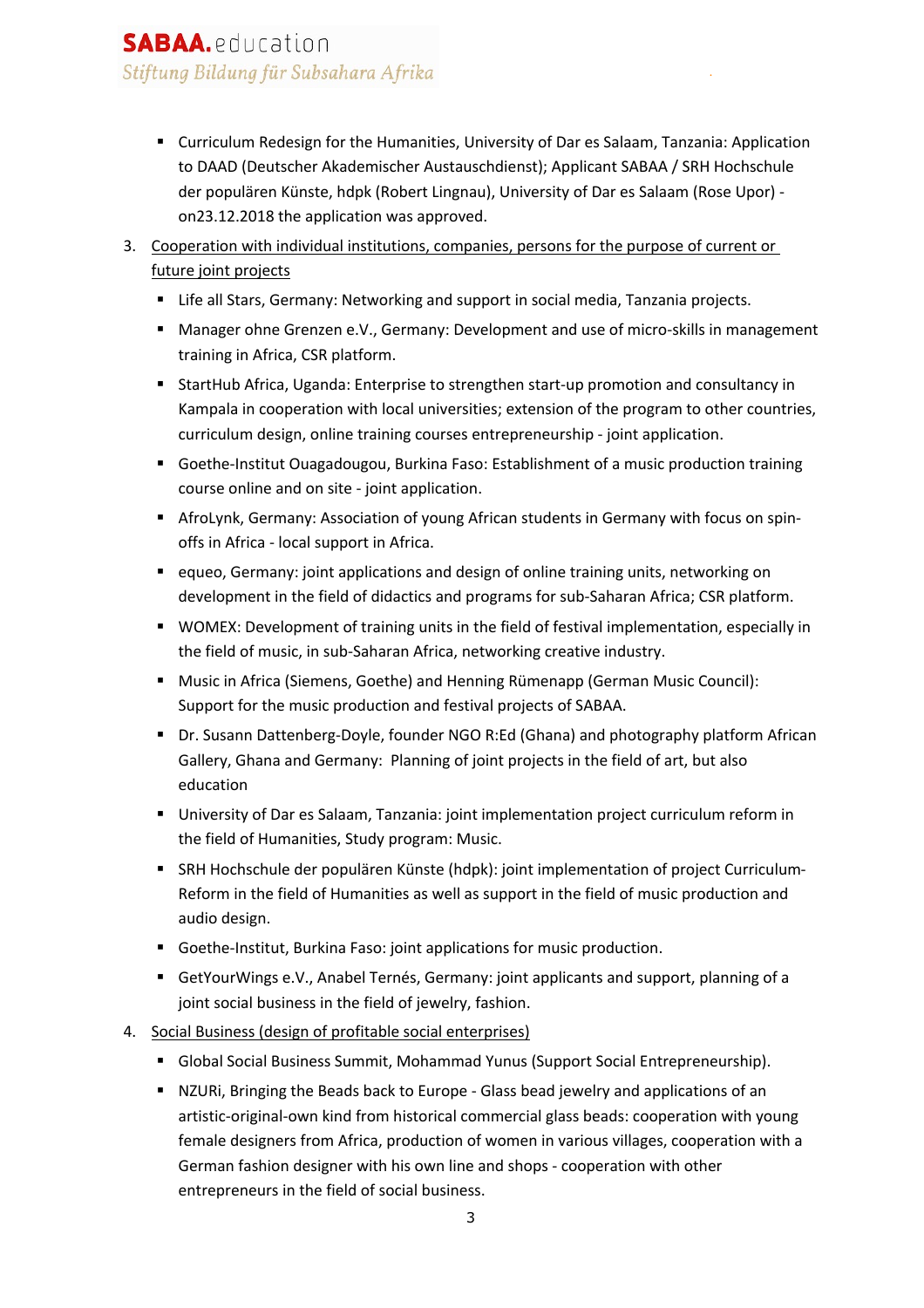# **SABAA.** education Stiftung Bildung für Subsahara Afrika

- Planning of a CSR platform that connects German SMEs with initiatives in sub-Saharan Africa in order to support them through expertise or financial support.
- Planning of a platform together with YourArt Beat e.V. and African Gallery, which presents African photographers in Germany and enables them to sell.
- 5. Conferences, travel, meetings (contacts, meetings, information)
	- Participation in Ambassadors Day Africa, Berlin: Networking with African and German partners and initiatives.
	- § Journey to Ouagadougou, Burkina Faso (March 2018): Participation in the African Bass Festival at the invitation of the Goethe-Institut. First test of a music production and audio design training with interested parties from Burkina Faso.
	- Participation in the Berlin Stifterwoche (April 2018): Networking with various educational foundations and the Association of German Business.
	- U-Institut, Christoph Backes: Initiation of cooperation in the field of creative industries, education, Africa, networking with (governmental) institutions in Berlin - planning competition creative pilots for sub-Saharan Africa.
	- Participation in the conference "Creative Economies", Berlin (June 2018).
	- Participation "German African Business Day", Berlin (July 2018).
	- Participation Ethiopia Day, Berlin (July 2018).
	- § Travel and participation eLearning Africa, Kigali, Rwanda (September 2018).
	- Participation WeQ Education Conference, Mannheim (October 2018).
	- Participation in Entrepreneur Establishment Program, Berlin: Handover at BMZ, AfroLynk.
	- Participation at Creative Industries Conference, Berlin (October 2018).
	- Thomas Friebel, Federal Foreign Office, Networking Creative Industries, Africa.
	- Participation Afroblogger Convention, Berlin, AfroLynk (November 2018).
	- Participation in iMove BMWI conference on vocational education and training, Africa (November 2018).
	- Participation in Conference on Vocational Education and Training, GIZ, i Move, Berlin (November 2018).
	- Participation Global Social Business Summit, Wolfsburg: Yunus Foundation, Grameen Creative Lab (November 2018).
	- § Trip to Ethiopia, Afrika-Verein der deutschen Wirtschaft, participation in the Africa Day of UNIDO (November 2018).
	- Florian Manderscheid, Ethiopia: heads Iceaddis, a start-up hub and incubator in Addis Ababa. Cooperations Entrepreneurship is being considered.
	- Participation Weconomy Foundation Conference (WeQ-Initiative), Berlin (December 2018), networking, cooperation.
	- Travel and participation re:publica Accra, Ghana, networking startup hubs and incubators in sub-Saharan Africa (December 2018).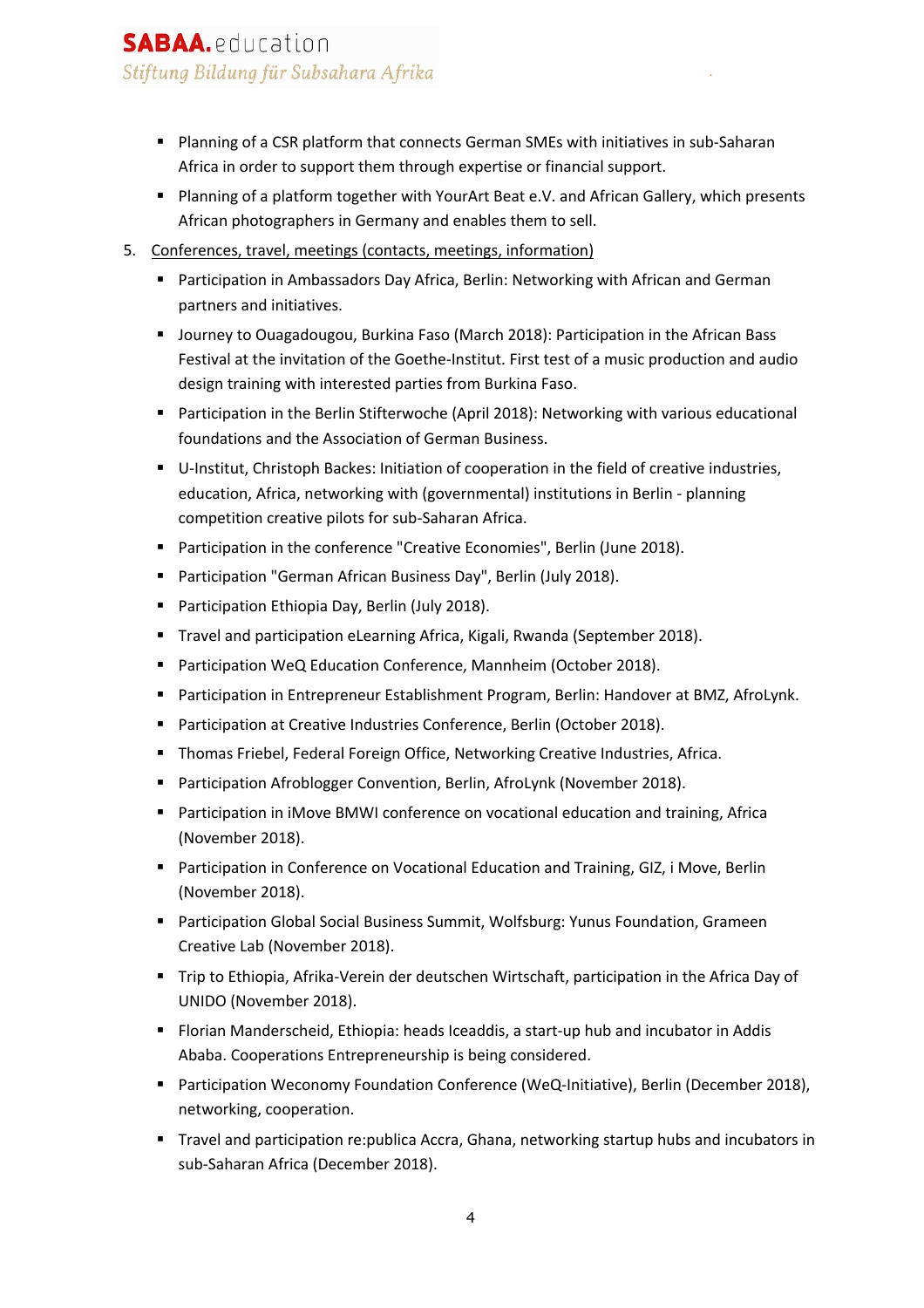#### **conducting operational business**

- 6. Communication
	- Design of the own website www.sabaa.education, regular updates linking Facebook account and Instagram account.
	- Design of the Facebook account of SABAA regular publication of current activities and references to interesting and relevant information from and for Sub-Saharan Africa.
	- Planning the further design of an Instagram account; testing further social media.
	- § Appearances at relevant meetings and conferences, research of the same.
	- Active approach to organizations in Berlin (Federal Foreign Office, BMZ, BMWF, Goethe-Institut, Stifterverband, Afrika-Verein, AfroLynk, Kiron, WeQ, ...) as well as individuals and sponsors.
- 7. Office Organization
	- Purchase and use of suitable booking software
	- Conversion of the SABAA account at GLS to non-profit status
	- Rental of an office in Berlin as of 1.1.2019
- 8. Shareholders Meeting
	- On 30.11.2018 the shareholders meeting of SABAA.education took place. An agreement was presented and adopted on a possible remuneration of the office of managing director, which was initially and for the foreseeable future carried out on an honorary basis and free of charge. The remuneration is based on normal market conditions in the event of a reasonable profit being achieved.

#### **Finally**

In 2018, SABAA further clarified, optimized and sharpened its possible offers and products/services in discussions, consultations, comparisons with other offers and further information on a general and specific field of education in Sub-Saharan Africa. This will continue to happen in the future. The current status is as follows:

- $\bullet$  SABAA is committed to rethink and develop education in the 21st century (Future Skills, WeQ, ...).
- SABAA focuses on the Creative Economy / Creative Industries / Cultural and Creative Economy as a branch of industry that is connectable for people and societies in sub-Saharan Africa fitting locally and being able to become productive in all strands of society.
- ◆ SABAA focuses on music, music production.
- ◆ SABAA is committed to Social Business and will found its own Social Businesses, also in cooperation with other actors, as its own companies beyond SABAA gGmbH.
- ◆ SABAA develops a blended learning training in the field of music production, festival organization and creative industries with external expert partners.
- ◆ SABAA selectively supports young actors in sub-Saharan Africa who are involved in entrepreneurship, start-up and social business.